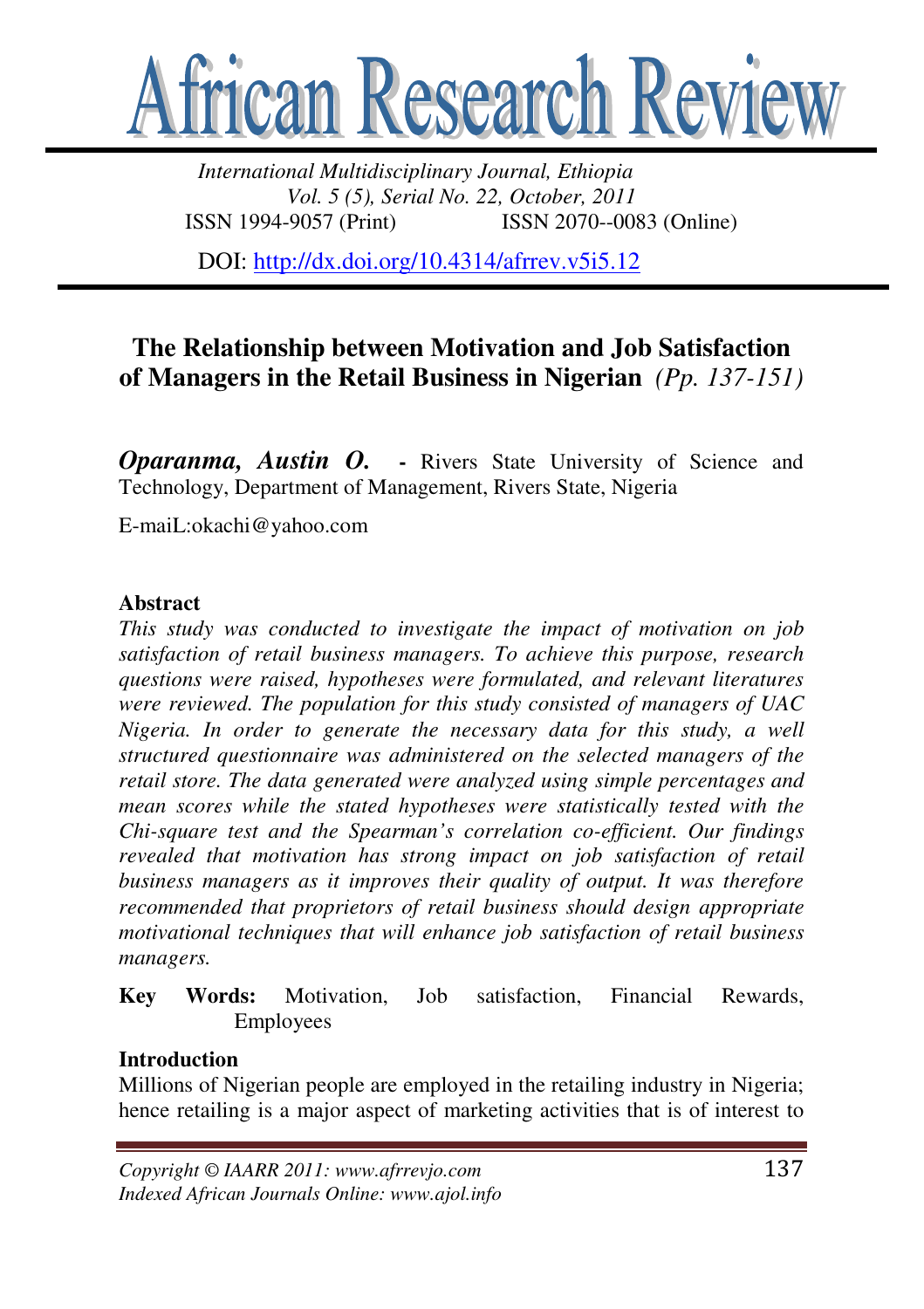vast majority of the populace. Manufacturers are interested in how their products are moving at retail stores and how many new retail accounts their sales people and sales managers can create in a given time period. Wholesalers are interested in what the retailers' inventory position is and how they can increase sales in their retail outlets. Consumers are interested in which store has the best selection and assortments, and which outlet gives them the most value for their money. Government agencies appraising the economic health of the nation are interested in comparing retail sales of one fiscal year to another. Retailers themselves are interested in what they can do to stimulate sales, move merchandize faster, and win more customers; they therefore hire the services of retail managers for effective management of retail business.

Each day, the retail managers cope with many of the same environmental and work-related concerns like other employees, factory supervisors and office managers, who have been so intensively studied by behavioural researchers. Since managerial skill is one of the retailers' greatest costs, motivating the retail managers has continued to exert massive pressures on the administrative ingenuity of retail business owners because such may lead to high levels of productivity and return on investment. This is the fact and crux of the matter to investigate the impact of motivation on job satisfaction of retail business managers.

### **Research hypotheses**

- i. **HA:** Financial rewards enhance job satisfaction of retail business managers.
- ii. **HA;** Non-financial rewards enhance job satisfaction of retail business managers
- iii. **HA;** Motivational techniques preferred by employees of retail business are consistent with those of the retail managers.
- iv. **HA;** The most preferred motivational techniques by employees of retail business, motivate the retail managers.

### **Review of related literature**

To better understand the behavioural concept of motivation, it is necessary to question why people act as they do. The simple answer is that they are seeking consciously or unconsciously to fulfil some physiological or psychological needs. All behaviours start with on aroused need, which may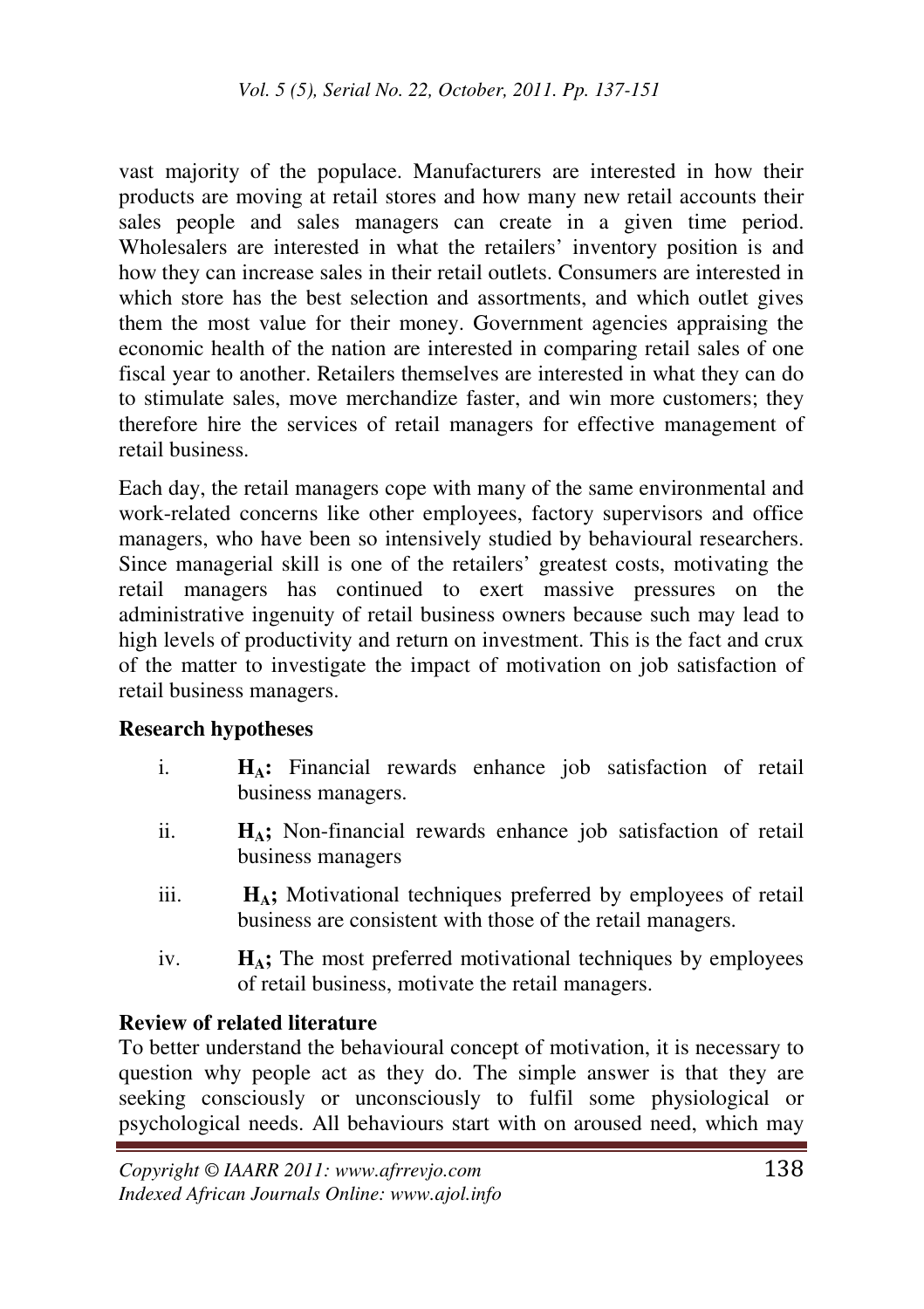originate within the individual or be stimulated by external force. Motivation, therefore, according to Kelly (1974) in Okwandu and Akenbor (2005:16), is defined as any behaviour instigated by needs and directed towards the goals that can satisfy these needs. In other words, motivation is the desire to expend effort.

It has been argued that there are two main sources to motivation at work. One is the job as an end in itself, and the other is the end towards which the job provides the means. This argument led to the concept of intrinsic and extrinsic satisfaction. Intrinsic satisfaction means that the individual is deriving satisfaction from the job. Therefore what gives the individual satisfaction is the job and not instrumental or material rewards from the job. Extrinsic satisfaction means that the individual derives satisfaction of his needs using work as a means to an end (Johnnie, 2002; 69). The extrinsic satisfaction, according to Futrell (1981:298), finding an effective combination of motivators may be easier if top management understands some of the behavioural factors that affect managers' motivation.

 First, workers must feel that the rewards are desirable that is, they will satisfy some needs. Second, they must believe that gaining these rewards is based on their performances, and they must understand exactly what performance is required to get the rewards. Finally, they must believe that the performance goals upon which the rewards are based are attainable. In other words, retail business managers must feel that if they try *i.e.*, expend effort, they can achieve the goals that have been set for them by top management.

# **Methodology**

On the whole, thirty six (36) copies of the questionnaire were administered to the selected managers of UAC in Nigeria. The Likert scale was used in constructing the questionnaire. The questionnaire was divided into two parts, and part 'A' was on the background data of the respondents. While part "B" concerns issues of the variables under study. Questions to elicit information concerning the impact of motivation on job satisfaction of retail business managers were asked.

The data were organized using tables and tabulations were done by counting of numbers of cases that fell into the various categories provided. Averages and percentages were used in the analysis of the data. To get those that are not in agreement with the subject matter, we subtract the answer obtained from 100. The statistical methods of analysis that was used for testing the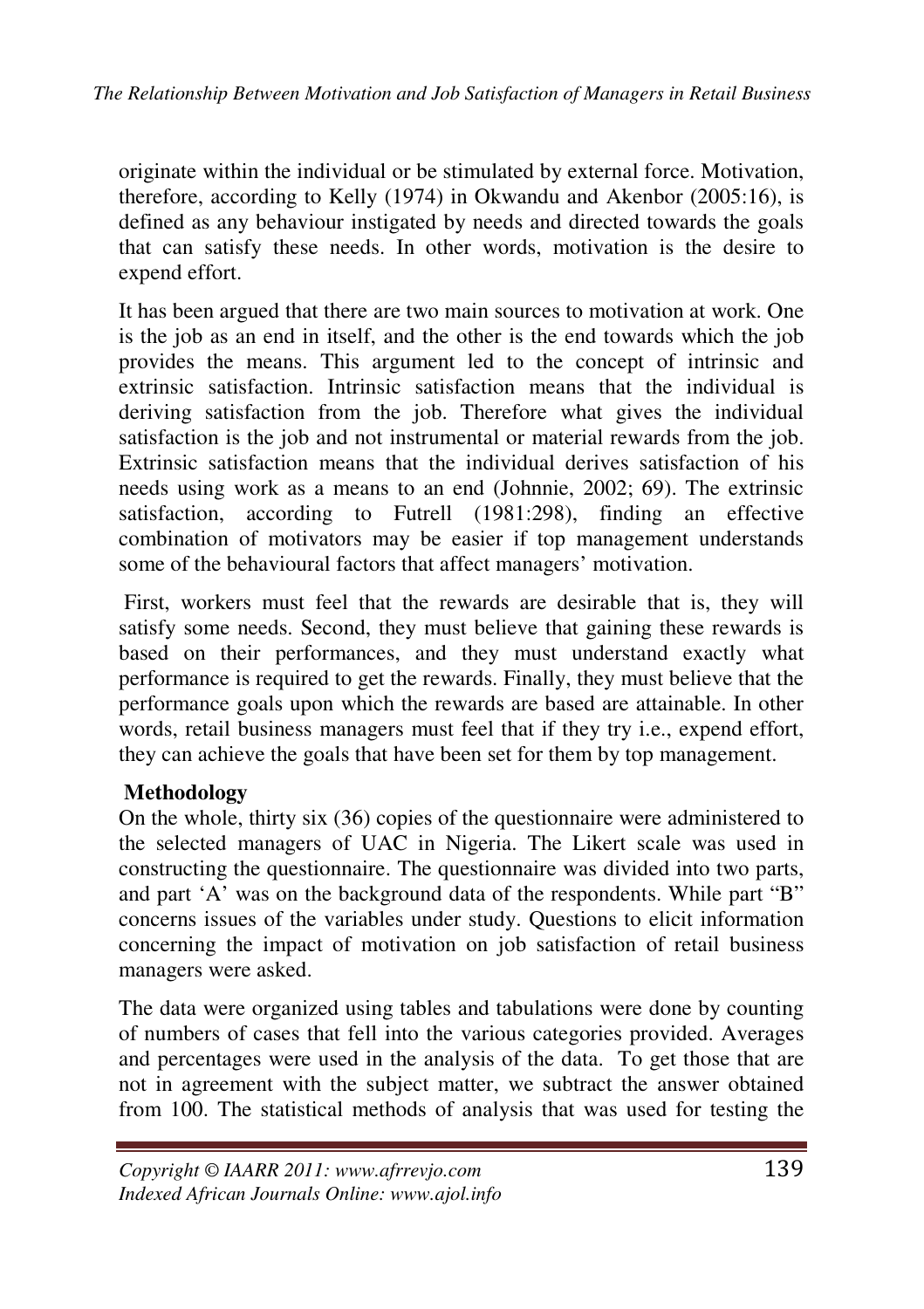hypotheses in this study are the Spearman's Rank correlation co-efficient and the Chi-square tests .If the computed value of the statistical test is less than (<) the critical value, the alternate hypothesis was rejected, otherwise was accepted.

### **Data analysis, presentation and discussion of findings Analysis of research questions**

This section focused on the analysis of research questions and the tool for analysis is the simple percentage.

A total number of thirty-six (36) copies of the questionnaire were administered by the researcher and 31 (86.11%) were completed and returned while  $5(13.89%)$  were not returned by the respondents. Therefore, this analysis is based on responses from thirty-one (31) retail managers of UAC in Nigeria (See table 1).

The respondents were asked to indicate whether job satisfaction improves their quality of output and their responses were as presented in table 2.

Analysis of the questionnaire shows that 6(19.35%) of the respondents strongly agreed that job satisfaction improves their quality of output; 11(35.48%) agreed; 2(6.45%) were indifferent, 7(22.58%) disagreed; while 5(16.13%) strongly disagreed. This implies that job satisfaction improves the quality of retail managers output.

The respondents were asked to indicate the extent to which motivation enhances their performance, and their responses were as presented in table 3 below.

The data presented in table 3 revealed that 17(54.84%) of the respondents asserted that motivation enhances their performance to a very high extent; 11(35.48%) stated a high extent; 3(9.68%) revealed a low extent; no one was indifferent, and no one indicated a very low extent (See table 4). This implies that motivation enhances the performance of retail business managers.

The respondents were asked to indicate whether what gives them satisfaction is the job itself and not material rewards from the job, and their responses were presented in table 5 below.

The questionnaire analysis indicated that  $6(19.35%)$  of the respondents strongly agreed that the job itself and not material rewards from the job, gives them satisfaction; 13(14.94%) agreed; no one was indifferent;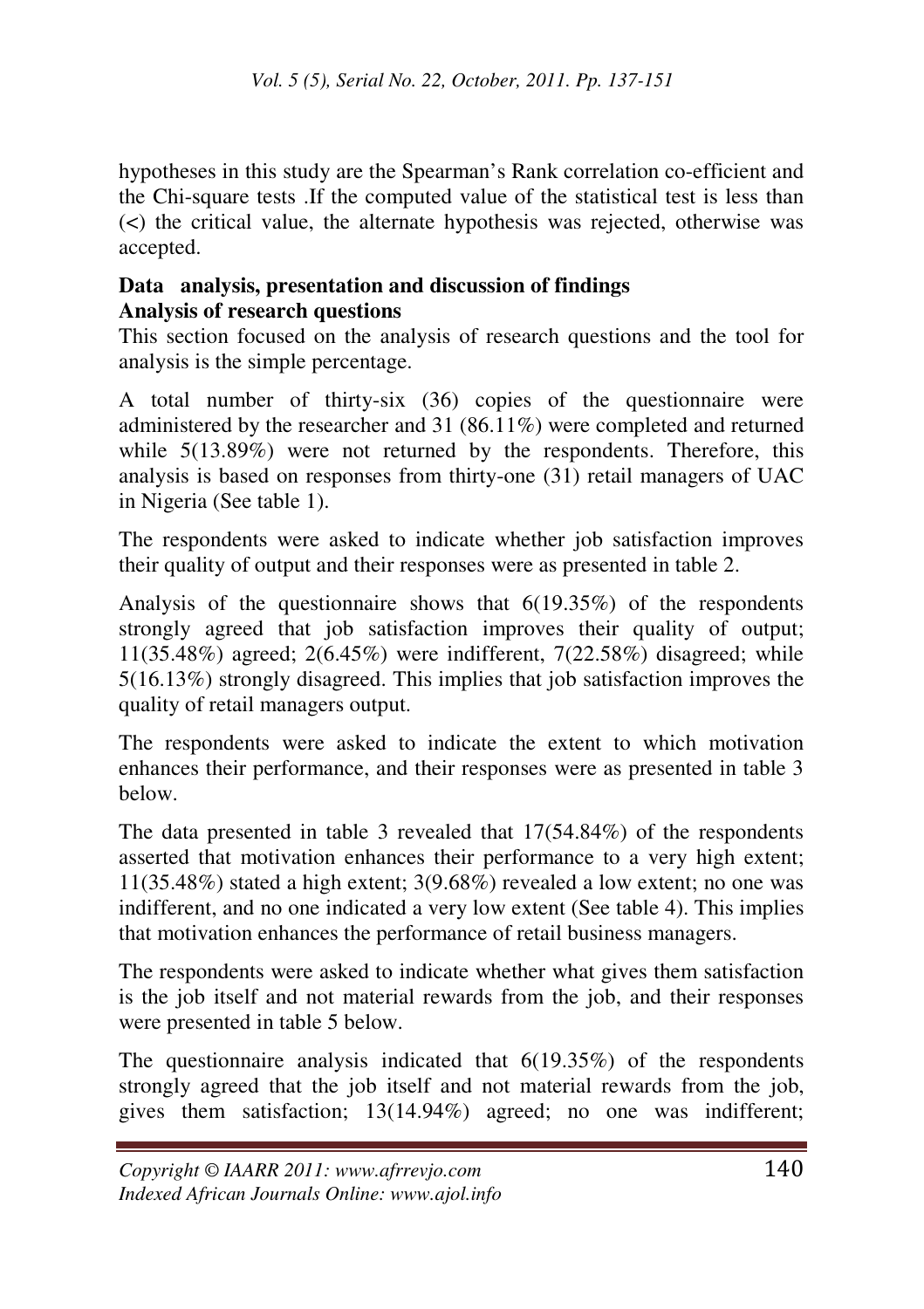9(29.03%) disagreed; while 3(9.68%) strongly disagreed. This implies that the job itself and no material rewards from the job give satisfaction to retail business managers.

The respondents were asked to indicate the extent to which financial rewards enhance their job satisfaction, and their responses were presented in table 5 below.

From the analysis in table 5, it is observed that 3(9.68%) of the respondents indicated that financial rewards enhance their job 4(12.90%) satisfaction to a very high extent 4(12.90%) stated a high extent, were indifferent, 11(35.48%) revealed a low extent; while 9(29.03) asserted a very low extent. This implies that financial rewards do not enhance job satisfaction of retail business managers.

The respondents were asked to indicate whether the performance goals upon which their rewards are based are realistically attainable, and their responses were as presented in table 6 below.

Analysis of the questionnaire indicated that 7(22.58%) of the respondents strongly agreed that the performance goal upon which their rewards are based are realistically attainable; 9(29.03%) agreed; 3(9.68%) were indifferent; 7(22.58%) disagreed; while 5(15.13%) strongly disagreed. This implies that the performance goals upon which the rewards for retail business managers are based, are realistically attainable.

The respondents were asked to indicate the extent to which non-financial rewards enhance their job satisfaction, and their responses were as presented in table 7 below.

It is observed from the data presentation above, that 9(29.03) of the respondents revealed that non-financial rewards enhance their job satisfaction to a very high extent; 18(58.06%) indicated a high extent; no one was indifferent; 3(9.68%) stated a low extent; while 1(3.23%) asserted a very low extent. This implies that non-financial rewards enhance job satisfaction of retail business managers.

The respondents were asked to indicate whether the suppression of unpleasant emotions decreases their job satisfaction whereas amplification of pleasant emotions increases job satisfaction and their responses were presented in table 8 below.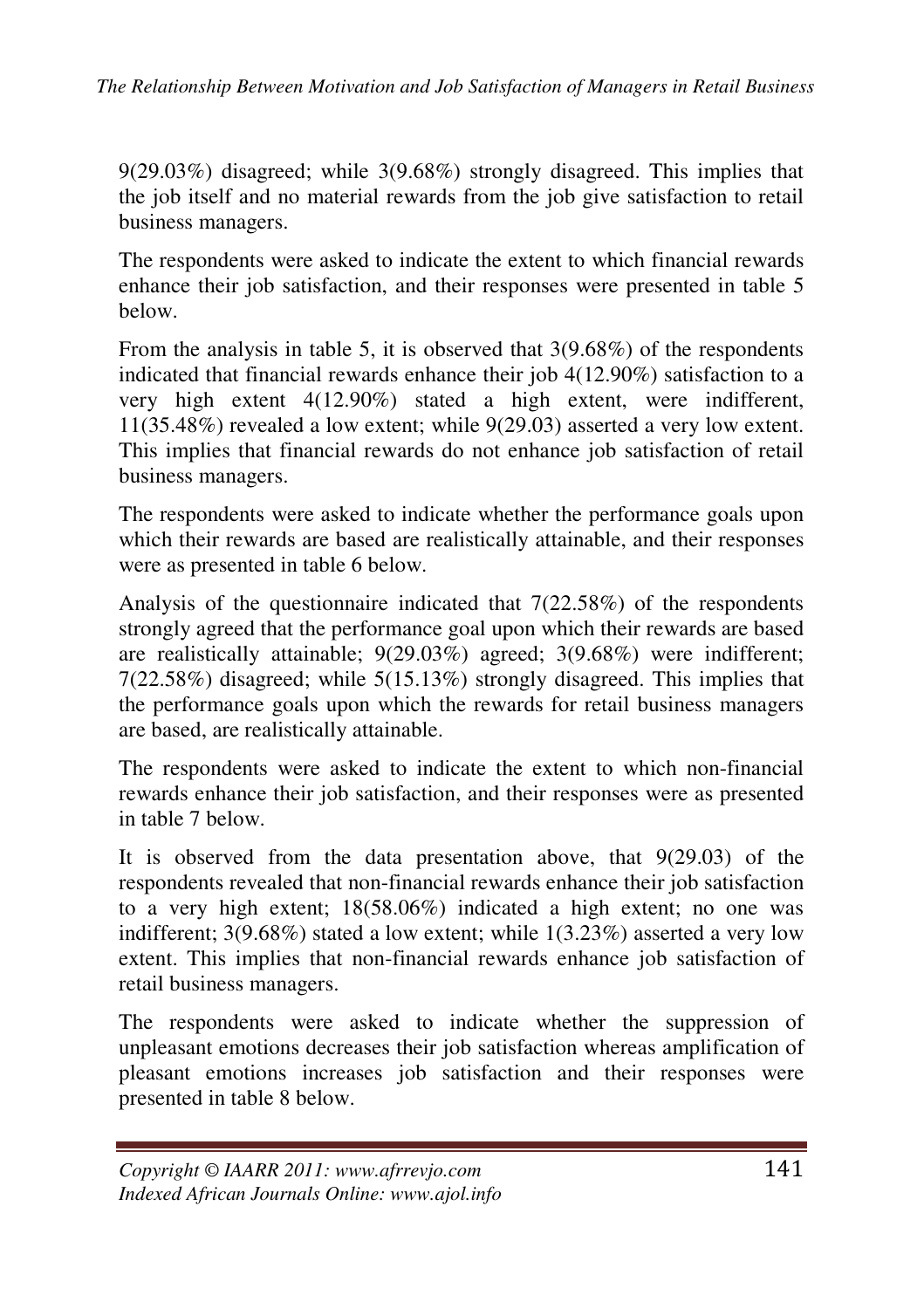The questionnaire analysis revealed that  $5(16.13%)$  of the respondents strongly agreed that the suppression of unpleasant emotions decreases job satisfaction whereas amplification of pleasant emotions increases job satisfaction; 10(32.26%) agreed; 4(12.90%) were indifferent; 6(19.35) disagreed; while 6(19.35%) strongly disagreed. This implies that the suppression of unpleasant emotions decreases job satisfaction whereas the amplification of pleasant emotions increases job satisfaction of retail business managers.

The respondents were asked to indicate whether the nature of their perception of super-ordinate has any influence on their job satisfaction, and their responses were presented in table 9 below.

From the data in table 9, it is revealed that 6(19.35%) of the respondents strongly agreed that their perception of super-ordinates has an influence on their job satisfaction; 9(29.03%) agreed; 2(6.45%) were indifferent; 10(32.26%) disagreed; while 5(16.13%) strongly disagreed. This implies that the nature of retail business managers' perception of their super-ordinates influences their job satisfaction.

The respondents were asked to indicate whether their job satisfaction is determined by the difference between they want in a job and what they have from the job, and their responses were presented in table 4.10 below.

Analysis of the questionnaire revealed that 14(45.16%) of the respondents strongly agreed that job satisfaction is determined by the difference between what they want in a job and what they have from the job;  $11(35.48%)$  agreed; 3(9.68%) were indifferent; 3(9.68%) disagreed; while no one strongly disagreed with the assertion. This implies that job satisfaction is determined by difference between what they want in a job and what they have from the job.

The respondents were asked to indicate the extent to which job characteristics influence their job satisfaction, and their responses were presented in table 11 below.

It is observed from the above analysis that 7(22.58%) of the respondents are of the opinion that job characteristics influence their job satisfaction to a very high extent; 9(29.03%) stated a high extent; 5(16.13%) were indifferent; 7(22.58%) indicated a low extent; while 3(9.68%) revealed a very low extent.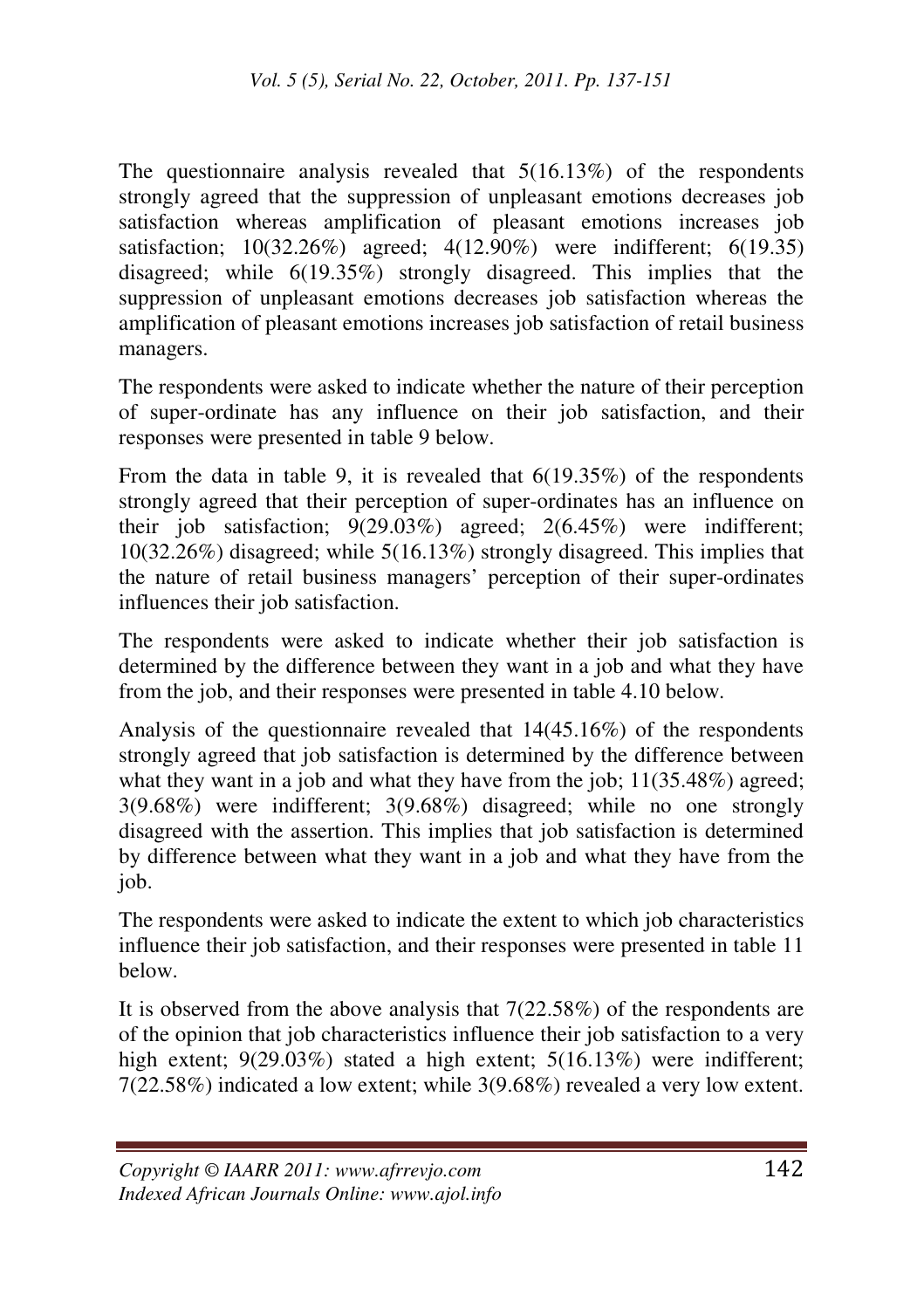This implies that job characteristics influence job satisfaction of retail business managers.

The respondents were asked to indicate the extent to which their needs for existence enhance their job satisfaction and their responses were presented in table 12 below.

From the questionnaire analysis, it is revealed that 2(6.45%) of the respondents opined that needs for existence enhance their job satisfaction to a very high extent; 7(22.58%) indicated high extent; 1(3.23%) was indifferent; 8(25.81%) stated a low extent; while 12(38.71%) asserted a very low extent. This implies that needs for existence do not enhance job satisfaction of retail business managers.

The respondents were asked to indicate whether their abilities, traits, role perceptions and opportunities attenuate their motivational force, and their responses were presented in table 13 below;

Analysis of the questionnaire shows that 8(25.81%) of the respondents strongly agreed that their abilities, traits, role perceptions, and opportunities attenuate their motivational force; 11(35.48%) agreed; 3(9.68%) were indifferent; 7(22.58%) disagreed; while 2(6.45%) strongly disagreed with the assertion. This implies that the abilities, traits, role perception and opportunities of the retail business managers, attenuate their motivational force.

### **Test of hypotheses**

 This is to know whether the hypothesized statements should be accepted or rejected. In conducting this test, hypotheses 1 and 2 were tested with the chisquare test while 3 and 4 were tested with the spearman's Rank correlation co-efficient.

### **Hypothesis 1:**

**HA:** Financial rewards enhance job satisfaction of retail business managers. To test the hypothesis, data presented in table 4 were used.

**Decision**: Chi-square computed (7.41) < chi-square critical (9.49), hence the alternate hypothesis is rejected. This implies that financial rewards do not enhance job satisfaction of retail business managers.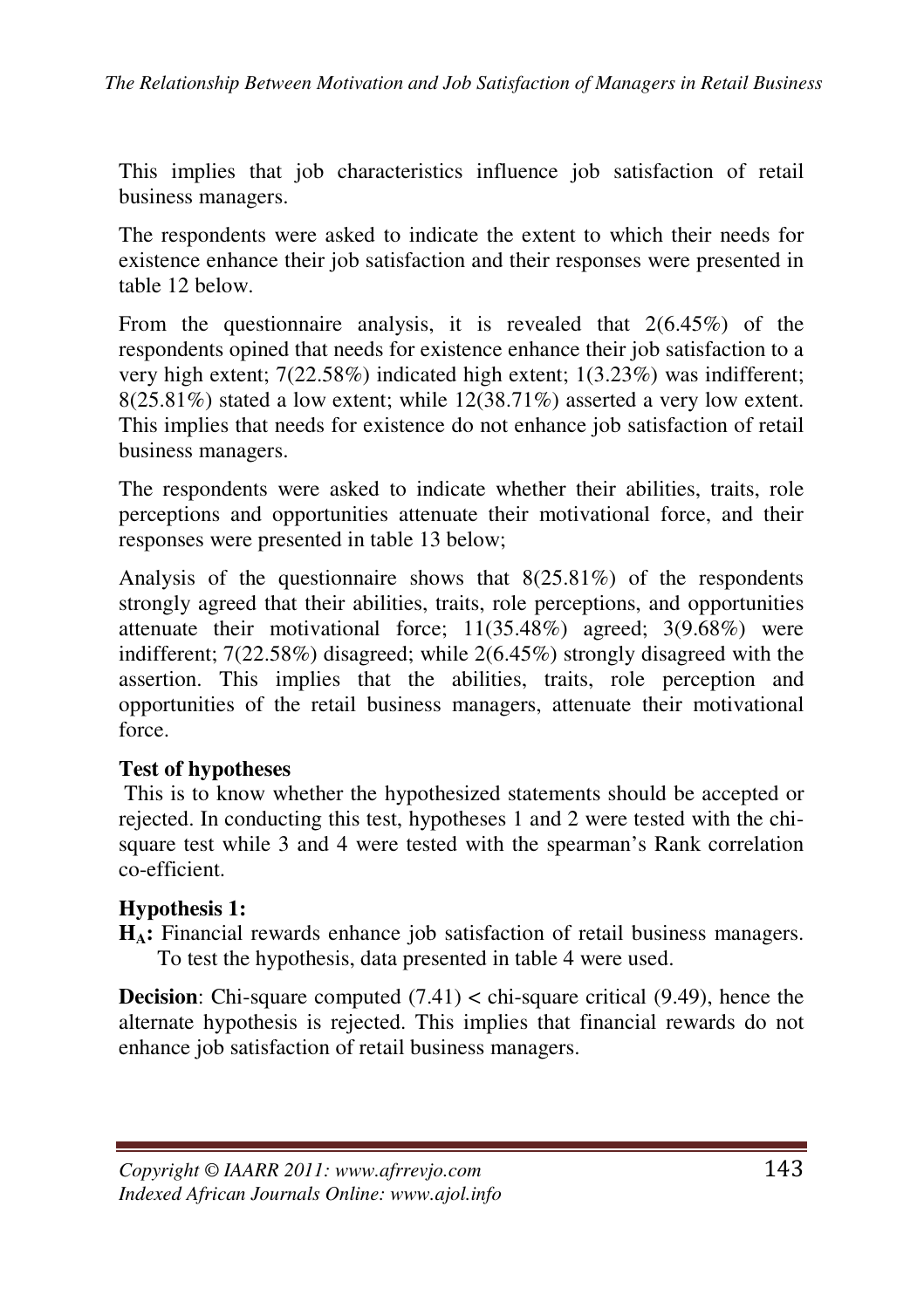# **Hypothesis II**

**HA:** Non-financial rewards enhance job satisfaction of retail business managers to test the hypothesis; data presented in table 5 were used.

**Decision**: Chi-square computed (35.93) > Chi-square critical (9.49), hence the alternate hypothesis is accepted. This implies that non-financial rewards enhance job satisfaction of retail business managers.

# **Hypothesis III**

**HA:** Motivational techniques preferred by employees of retail business are consistent with those of the retail business managers.

**Decision:** The computed value of spearman's rank correlation co-efficient (-0.91) indicates a high negative relationship between the motivational techniques of employees and those of managers of retail business. This implies that the motivational techniques preferred by employees of retail business are not consistent with those of the retail business managers.

# **Hypothesis IV**

The most preferred motivational technique by employees of retail business does motivate the retail business managers.

**Decision:** The computed value of spearman's rank (-0.075) indicated a low negative relationship between the most preferred motivational technique by employees as motivator for the retail business managers. This implies that the most preferred motivational technique by employees of retail business does not motivate the managers.

# **Discussion of findings**

The results of our analysis indicated that job satisfaction improves the quality of output of retail business managers. This agrees with the work of Judges (2001:379). Therefore, if the output quality of retail business managers must be improved, their job satisfaction must be guaranteed as motivation enhances their performances. It was observed from the study that the job itself is what gives satisfaction to the retail business managers and not material rewards from the job.

The study also shows that financial rewards do not enhance job satisfaction of retail business managers but the non-financial rewards. This view was also expressed by Futrell (1981:298), and Johnnie (2002:69). In achieving their rewards it was gathered that the performance goal upon which the rewards are based, are realistically attainable. Unattainable goal is a source of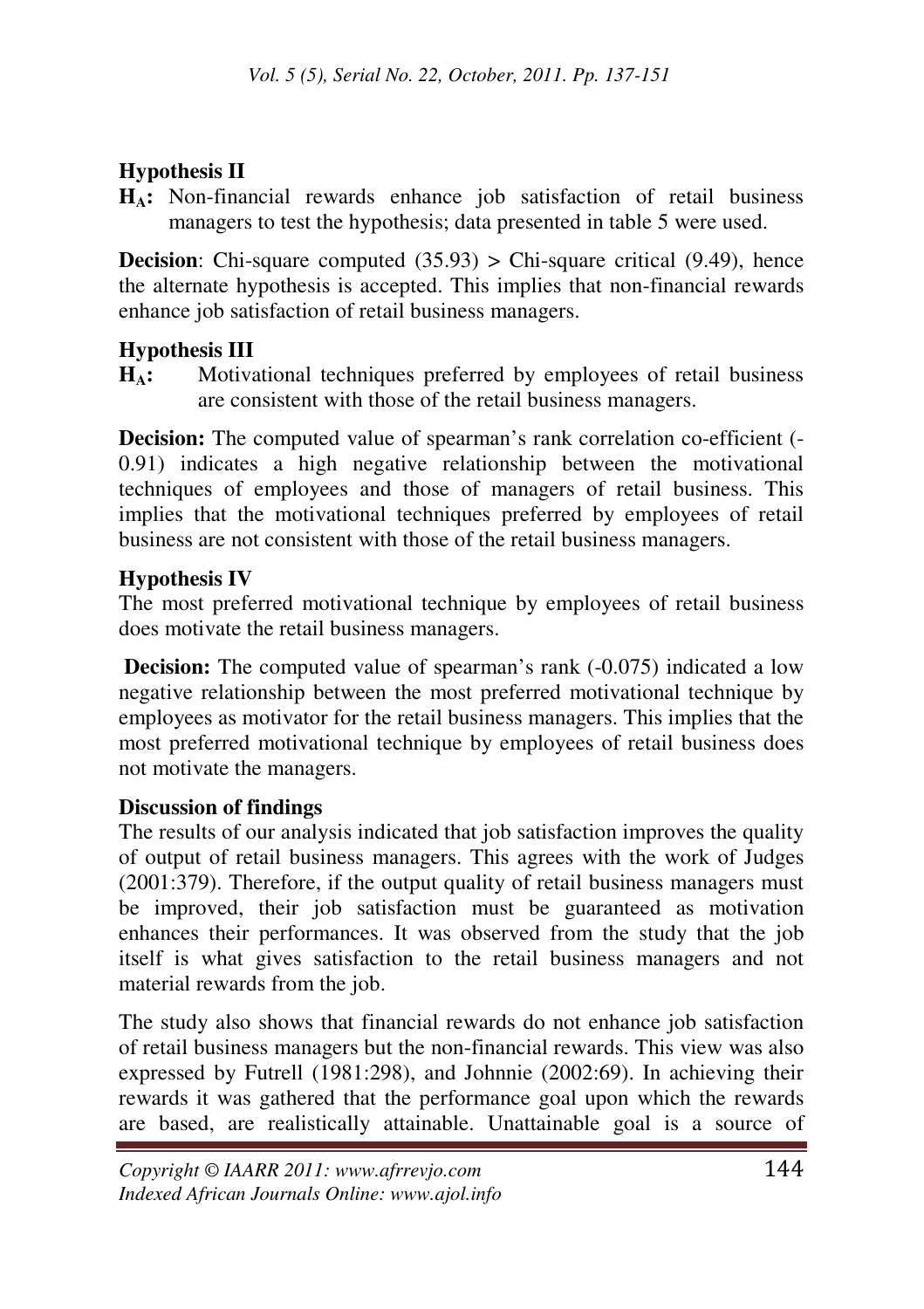frustration and dehumanization of the retail business manager. This is supported by Futrell (1981). Futrell (1981) asserted that the goal upon which the rewards of managers are based, are attainable. It was equally observed from this research work that the suppression of unpleasant emotions decreases job satisfaction, and the amplification of pleasant emotions increases job satisfaction of retail business managers. This is in concordance with Cote and Morgan (2002:947). The understanding of how emotion regulation relates to job satisfaction concerns two models-emotional dissonance and social interaction.

More so, in this study we gathered that job satisfaction is measured by retail business managers as the difference between what they want in a job and what they have from a job, and the nature of their perception of superordinates influences their job satisfaction. This view was also expressed by Burgeon, (1996:84). Therefore job characteristics influence job satisfaction of retail business managers. The researcher also discovered from this analysis that needs for existence do not enhance job satisfaction of retail business managers.

Finally, it was observed in this study that the motivational techniques that enhance job satisfaction of non-managerial employees of retail business are not consistent with those of the managers, and the most preferred motivational techniques by the non-managerial employees (i.e. good wages or salaries) does not motivate the managers. The analysis clearly shows that what motivates the managers of retail business, are the higher order needs as proposed by Maslow (1954) the Hygiene factors as proposed by Hertzberg (1959), and growth factors as proposed by Alder (1972).

### **Summary, conclusion and recommendations Summary**

The need for this study on investigating the impact of motivation on satisfaction of retail business managers was necessitated by the fact that if retailers fall to create avenues for their managers to gain satisfaction in their jobs, the rate of absenteeism and turnover will be high with low level of commitment thereby resulting to poor quality of output by the managers. Therefore, the primary purpose of this study was to investigate how retail business managers should be motivated to enhance their job satisfaction. The result of the investigation will enable proprietors of retail business to design appropriate motivational techniques for achieving job satisfaction of retail business managers. The questions raised for this study were to examine the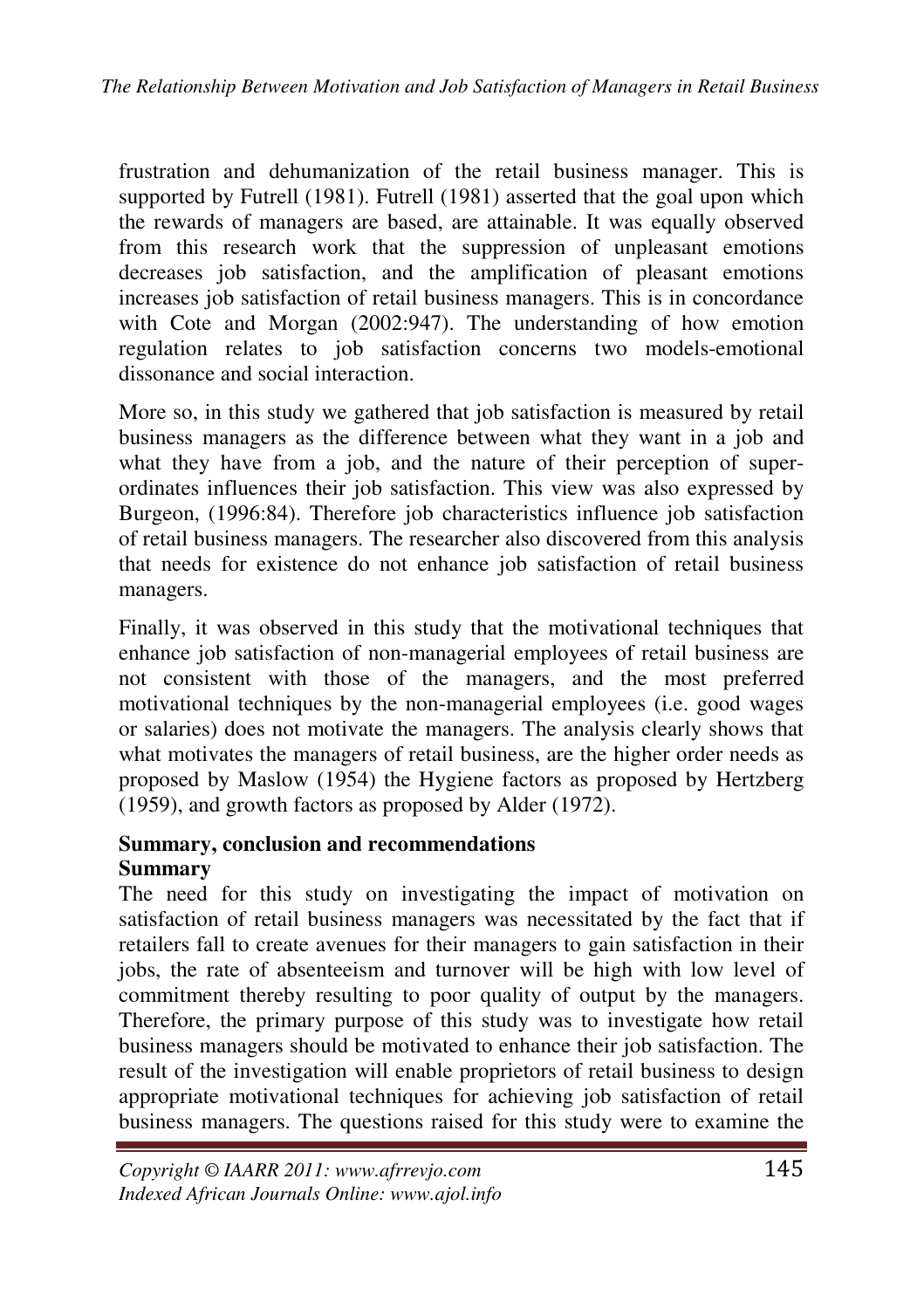extent to which; Financial rewards enhance job satisfaction of retail business managers; Non-financial rewards enhance job satisfaction of retail business managers; Motivational techniques preferred by employees of retail business are consistent with those of the managers; The most preferred motivational technique by the employee of retail business motivates the retail business managers. Four hypotheses were developed based on the research questions and relevant literature such as the behavioural concept of motivation, theories of motivation, theoretical framework of job satisfaction, models of job satisfaction and strategies of motivation, top-level employees (mangers), were reviewed.

The population of this study consisted of managers of the United African Company (UAC) in Nigeria, and the research instrument used for the collection of data in this study was the questionnaire, which was designed in five response option of Likert-scale. The data gathered were organized using tables and the stated with the Chi-square test and Spearman's rank correlation co-efficient.Our findings revealed that financial rewards do not motivate managers of retail business in Nigeria but the non-financial factors do. It was equally gathered that the motivational techniques preferred by employees of retail business are not consistent with those of the mangers, also the most preferred motivational technique by the employees of retail business (i.e. good wages/salaries) does not motivate the managers.

#### **Conclusion**

This study shows that motivation has a strong impact on job satisfaction of retail business managers. When satisfied with their job, retail business managers' quality of output is fully improved and it is the job itself that gives the satisfaction to the retail business managers and not material rewards from the job. What motivate the retail business managers for enhanced job satisfaction are the non-financial rewards and not the financial rewards. Managers of retail business enhance their job satisfaction through certain motivational techniques such as challenging work assignment, award of achievement, promotions, praise and recognition, designated job titles, monetary gifts outside regular salaries and job security. The proprietors of retail business must take cognizance of the behavioural factors that affect managers' motivation. Motivational techniques designed for non-managerial employees of retail business should not be extended to the managers, as such will fail to produce the intended results.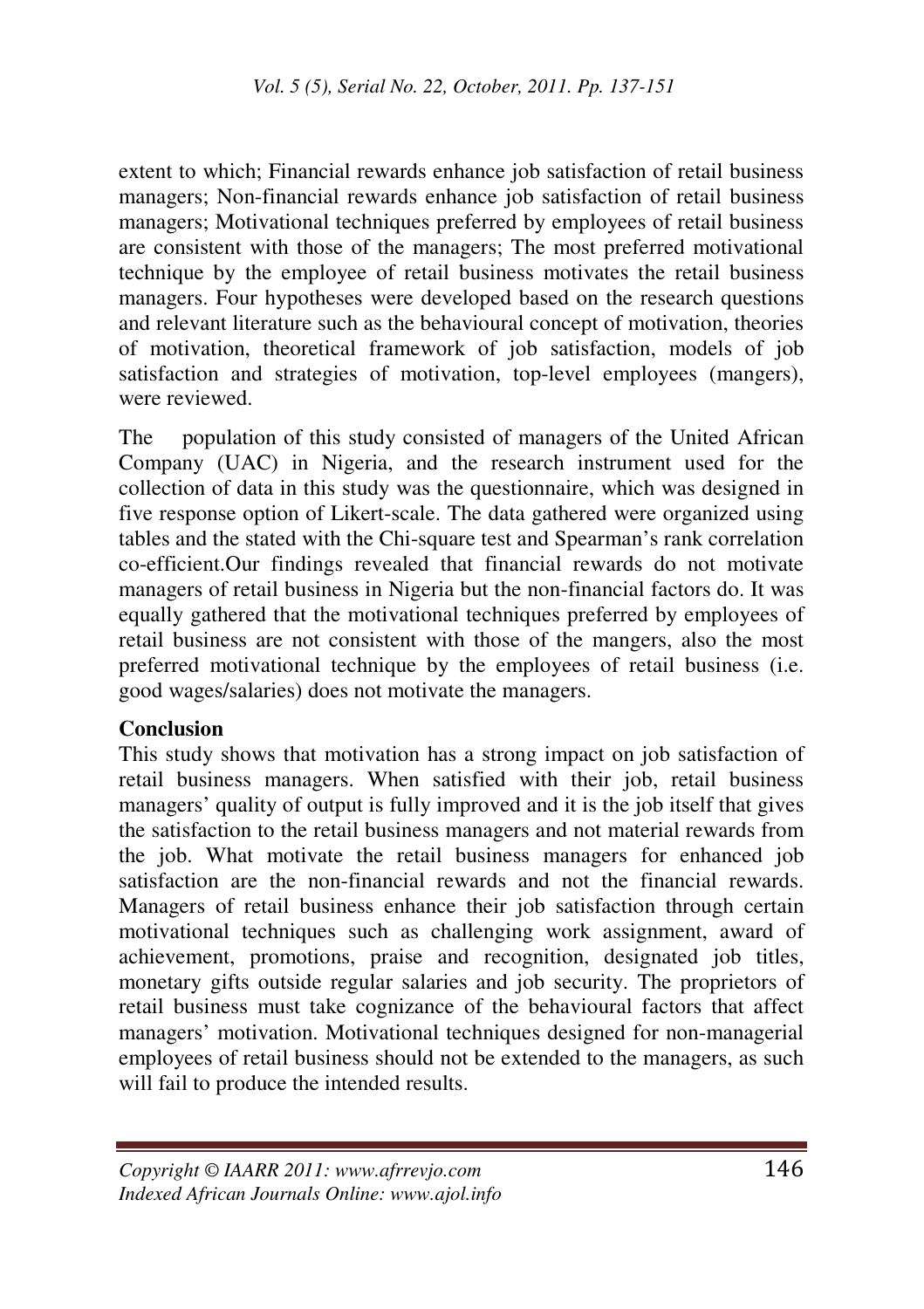#### **Recommendations**

Based on the findings generated from this study, the following recommendations are hereby advanced:-Jobs should be redesigned and enriched to enable managers take more responsibilities and challenges that will prepare them better for tomorrow. Training, sustenance of career advancement opportunities and manages' growth should be increased to promote greater growth and self-actualization on the job. The performance goal for retail business managers to gain their rewards should clearly be made known to them. A culture supporting processes of valuing and rewarding managers equitably should be evolved to boost job satisfaction. Strategic improvement of managers' time schedule and better spicing of key motivational techniques be applied to heighten managers' creativity and innovation in the retail business.

### **References**

- Alder, C. P. (1972) *Existence, Relatedness and Growth-Human Needs in Organizational Setting;* New York; Free Press.
- Burgeon, V. A. (2001) *"Emotional Regulation and Job Satisfaction;* Oxford; Blackwell Publishers.
- Cote, D. and Morgan, J. A. (2002) "Motivation through Design of Work". *Sociological Review;* November, pp. 442 – 443.
- Futrell, C. (1981) *Sales Management-Behaviour, Practice and Cases;* Hinsdale Illinois; Dryden Press.
- Hertzberg, F. (1959). *The Motivation at Work;* New York; John Wiley Publishers.
- Johnnie, P. B. (2002). *Organizational Behaviour and Organization Theory A Theoretical and Philosophical Perspective;* Lagos; University of Lagos Press.
- Judges, E. A. (2001) "Toward a theory of Task Motivation and Incentives", *Organizational Behaviour and Human Performance;* vol. 3; pp. 176 – 178.
- Kelly, R. W. (1974) "Reduction of Industrial Absenteeism-Results of Behaviour. Approach", *Journal of Organizational behaviour Management;* Issue 21; pp. 144.
- Locke, E. A. (1976) "The nature and Causes of job satisfaction"; in Dunnette; (Ed.) *Handbook of Industrial and Organizational Psychology;* Rand McNally, Chicago; pp. 348.

Maslow, A. H. (1954) "*Motivation and Personality;* New York Van Nostrand.

*Copyright © IAARR 2011: www.afrrevjo.com* 147 *Indexed African Journals Online: www.ajol.info*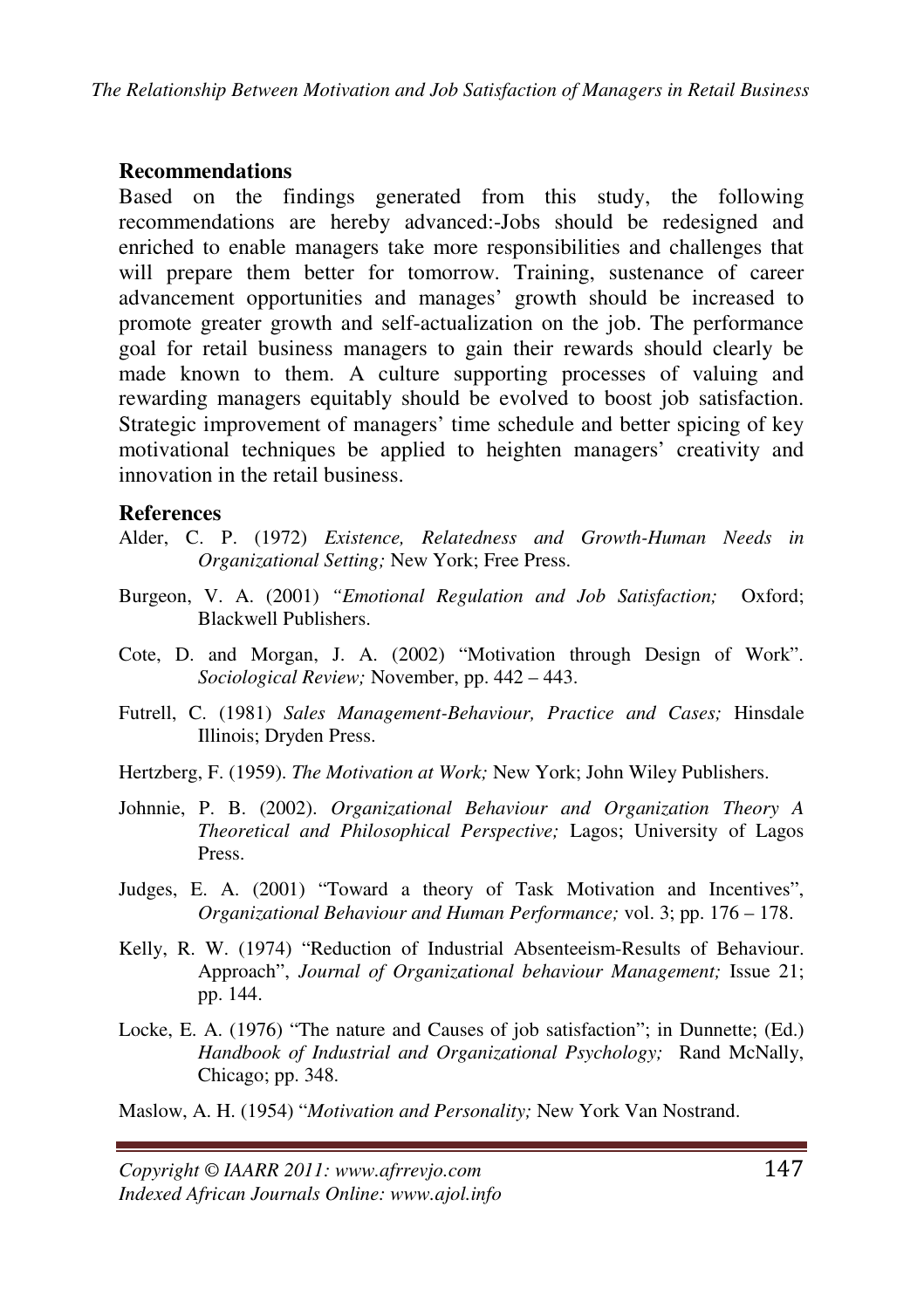Okwandu, G. A. and Akenbor, C. O. (2005) "An empirical investigation of sales force motivational strategies and productivity in the insurance industry in Nigeria" *ABSU Journal of Management Sciences;* Vol. 1; No. 1; pp. 16.

|  |  | Table 1: Questionnaire Administration and Retrieval |  |
|--|--|-----------------------------------------------------|--|
|--|--|-----------------------------------------------------|--|

| Responses          | Frequencies | Percentages |
|--------------------|-------------|-------------|
| (a) Returnable     |             | 86.11%      |
| (b) Non returnable |             | 13.89%      |
| Total              | 36          | 100         |

 **Source**: Survey Data 2010

### **Table 2: Respondents Opinion on Whether Job Satisfaction Improves their Quality of Output.**

| Responses              | Frequencies | Percentages |
|------------------------|-------------|-------------|
| (a) Strongly Agreed    |             | 19.35%      |
| (b) Agreed             |             | 35.48%      |
| (c) Indifferent        |             | 6.45%       |
| (d) Disagreed          |             | 22.58%      |
| (e) Strongly disagreed |             | 16.13%      |
| Total                  | 31          | 100         |

**Source:** Survey Data, 2010

#### **Table 3: Respondents Opinion on the Extent to which Motivation Enhances their Performance**

| Responses            | Frequencies | Percentages |
|----------------------|-------------|-------------|
| (a) Very High Extent |             | 54.84%      |
| (b) High Extent      |             | 35.48%      |
| (c) Indifferent      | -           |             |
| (d) Low Extent       |             | 9.68%       |
| (e) Very Low Extent  |             |             |
| Total                |             | 100         |

**Source**; Survey Data, 2010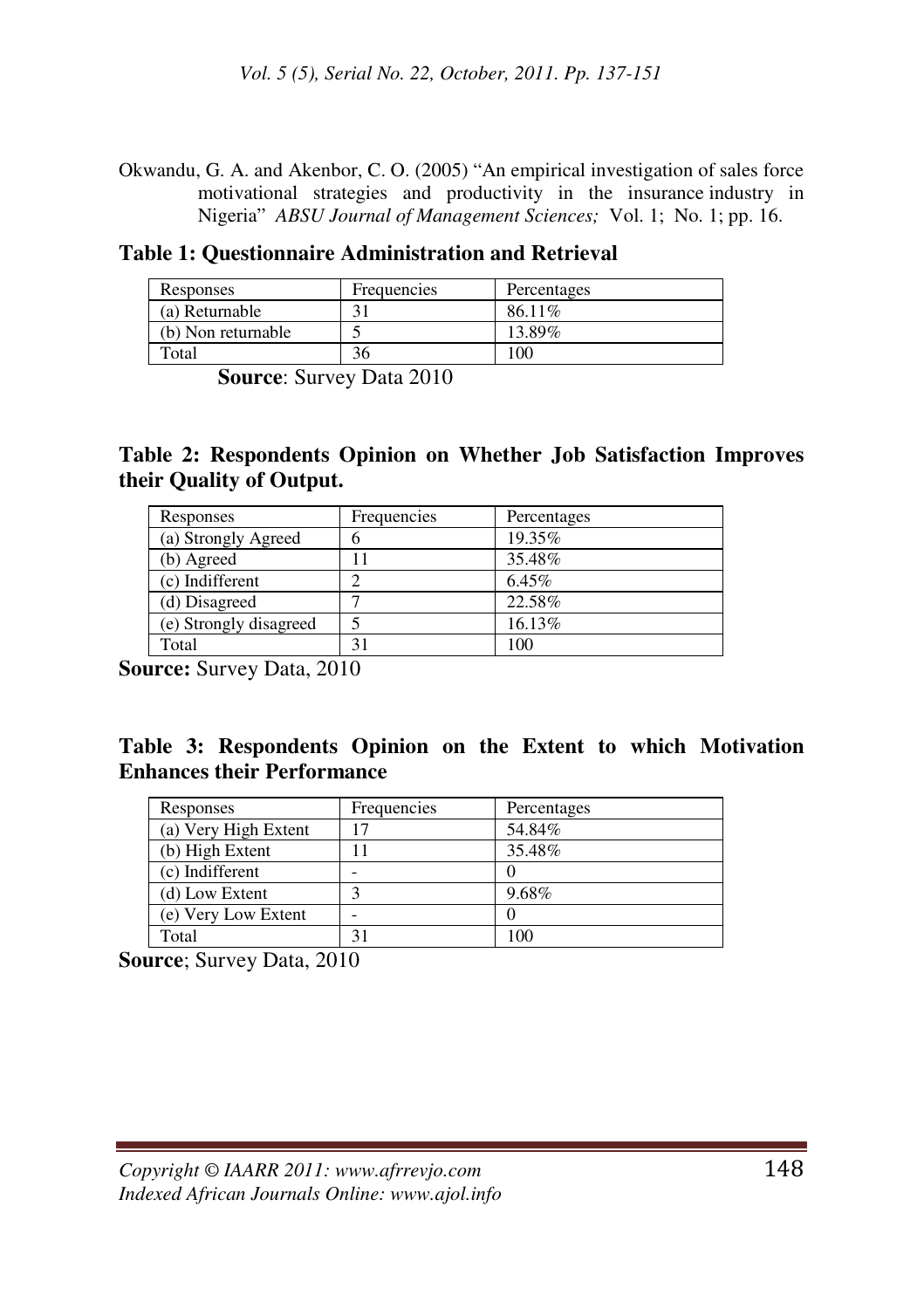|  | Table 4: Respondents Opinion on Whether the Job Itself and Not Material |  |  |  |  |  |
|--|-------------------------------------------------------------------------|--|--|--|--|--|
|  | Rewards from the Job, gives them Satisfaction                           |  |  |  |  |  |

| Responses              | Frequencies | Percentages |
|------------------------|-------------|-------------|
| (a) Strongly agreed    |             | 19.35%      |
| (b) Agreed             | 12          | 14.94%      |
| (c) Indifferent        |             |             |
| (d) Disagreed          |             | 29          |
| (e) Strongly disagreed |             | 9.68%       |
| Total                  |             | 100         |

**Source**: Survey Data, 2010

**Table 5: Respondents Opinion on the Extent to which Financial Reward enhance their Job Satisfaction** 

| Responses            | Frequencies | Percentages |
|----------------------|-------------|-------------|
| (a) Very high extent |             | 9.68%       |
| (b) High extent      |             | 12.90%      |
| (c) Indifferent      |             | 12.9%       |
| (d) Low extent       |             | 35.48%      |
| (e) Very low extent  |             | 29.03%      |
| Total                | 31          | 100         |

**Source:** Survey Data, 2010

**Table 6: Respondents Opinion on Whether the Performance goals upon which their rewards are based are realistically attainable** 

| Responses                    | Frequencies | Percentages |
|------------------------------|-------------|-------------|
| (a) Strongly agreed          |             | 22.58%      |
| b) Agreed                    |             | 29.03%      |
| (c) Indifferent              |             | 9.68%       |
| (d) Disagreed                |             | 22.58%      |
| Strongly<br>(e)<br>disagreed |             | 16.13%      |
| Total                        |             |             |

**Source:** Survey Data, 2010

**Table 7: Respondents Opinion on the Extent to which Non-Financial Rewards Enhance their Job Satisfaction** 

| Responses            | Frequencies | Percentages |
|----------------------|-------------|-------------|
| (a) Very high extent |             | 29.03%      |
| (b) High extent      |             | 58.06%      |
| (c) Indifferent      |             |             |
| $(d)$ Low extent     |             | 9.68%       |
| (e) Very low extent  |             | 3.23%       |
| Total                |             | 100         |

**Source:** Survey Data, 2010

*Copyright © IAARR 2011: www.afrrevjo.com* 149 *Indexed African Journals Online: www.ajol.info*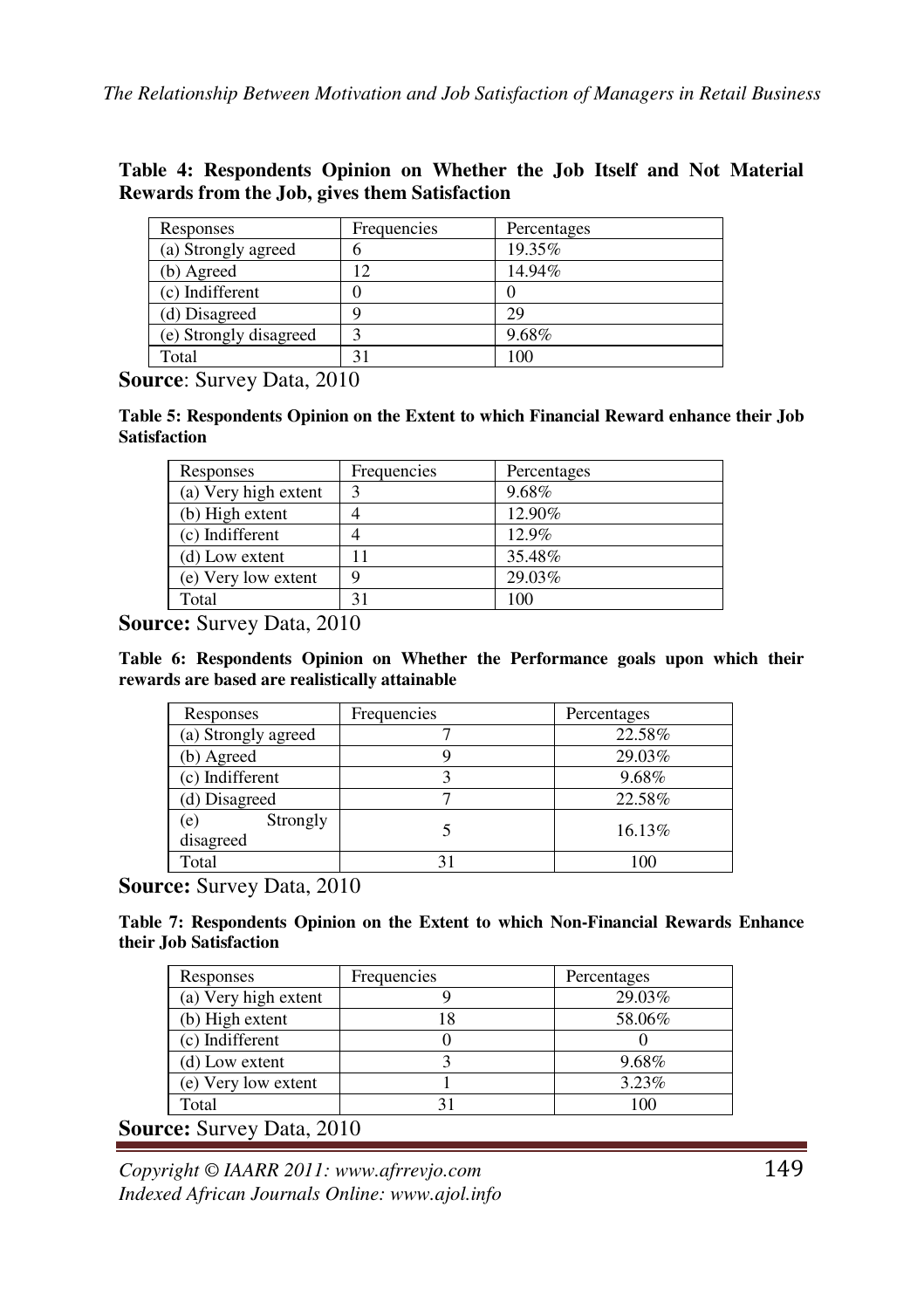**Table 8: Respondents Opinion on Whether the Suppression of Unpleasant Emotions Decreases Job Satisfaction Whereas Amplification of Pleasant Emotions Increases Job Satisfaction**

| Responses              | Frequencies | Percentages |
|------------------------|-------------|-------------|
| (a) Strongly agreed    |             | 16.13%      |
| (b) Agreed             |             | 32.26%      |
| (c) Indifferent        |             | 12.90%      |
| (d) Disagreed          |             | 19.35%      |
| (e) Strongly disagreed |             | 19.35%      |
| Total                  | ↑           | 100         |

 **Source:** Survey Data, 2010

**Table 9: Respondents Opinion on Whether the Nature of their Perception of Superordinates has any Influence on their Job Satisfaction** 

| Responses              | Frequencies    | Percentages |
|------------------------|----------------|-------------|
| (a) Strongly agreed    |                | 19.35%      |
| (b) Agreed             |                | 29.03%      |
| (c) Indifferent        |                | 6.45%       |
| (d) Disagreed          | 10             | 32.26%      |
| (e) Strongly Disagreed |                | 16.13%      |
| Total                  | 3 <sub>1</sub> | 100         |

**Source:** Survey Data, 2010

**Table 10: Respondents Opinion on Whether Job Satisfaction is Determined by the Difference Between what they want in a job and what they have from the job.** 

| Responses              | Frequencies | Percentages |
|------------------------|-------------|-------------|
| (a) Strongly agreed    | 4           | 45.16%      |
| (b) Agreed             |             | 35.48%      |
| (c) Indifferent        |             | 9.68%       |
| (d) Disagreed          |             | 9.68%       |
| (e) disagreed Strongly |             |             |
| Total                  | 31          | 100         |

**Source:** Survey Data, 2010

**Table 11: Respondents' Opinion on the Extent to which Job Characteristics Influence their Job Satisfaction.**

| Responses              | Frequencies | Percentages |
|------------------------|-------------|-------------|
| (a) Strongly agreed    |             | 22.58%      |
| (b) Agreed             |             | 29.03%      |
| (c) Indifferent        |             | 16.13%      |
| (d) Disagreed          |             | 22.58%      |
| (e) Strongly disagreed |             | 9.68%       |
| Total                  | $3^{\circ}$ | 100         |

**Source:** Survey Data, 2010

*Copyright © IAARR 2011: www.afrrevjo.com* 150 *Indexed African Journals Online: www.ajol.info*